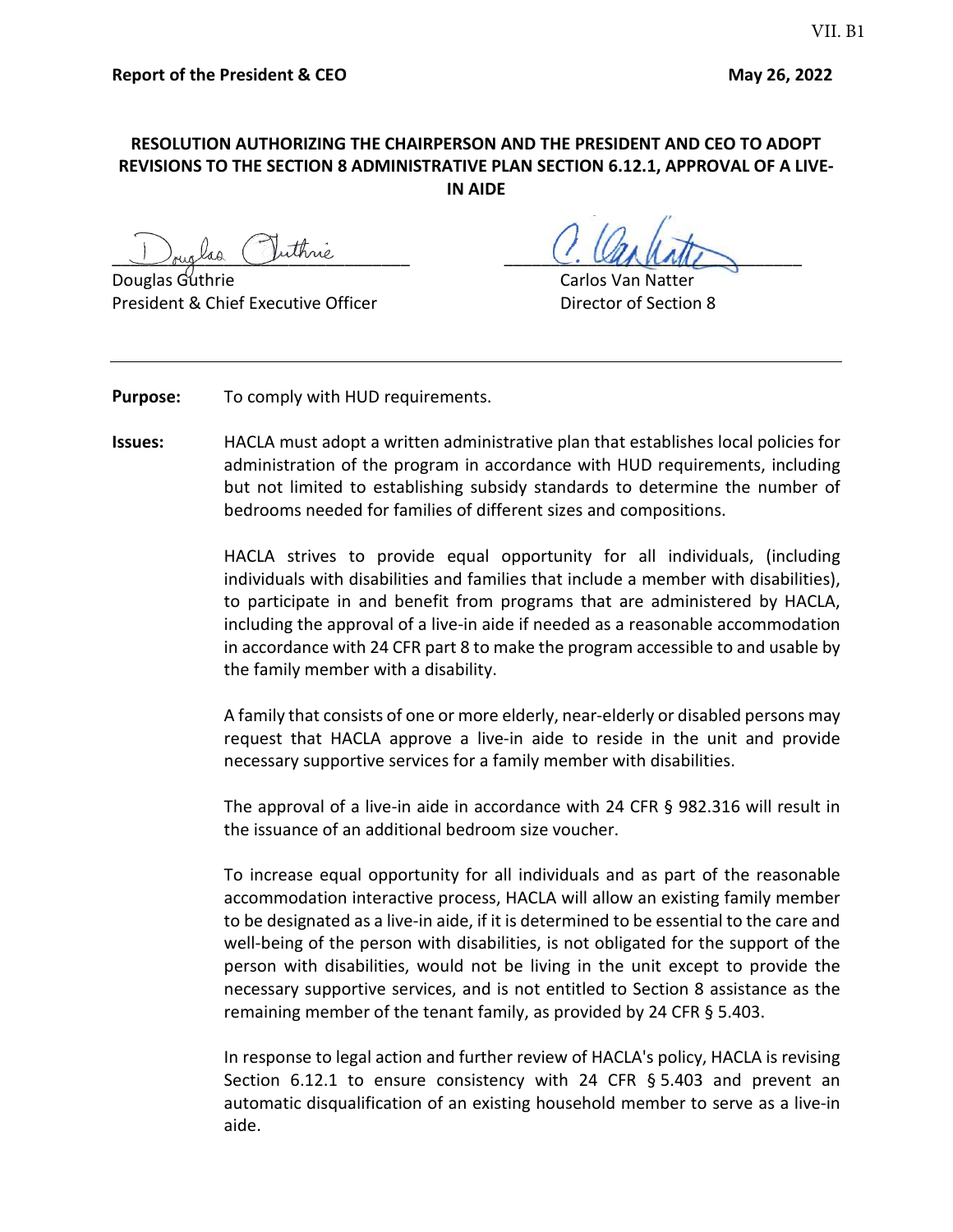#### **Procurement:** Not Applicable.

# **Vision Plan: PATHWAYS Strategy No. 7, Identify opportunities to reduce operating and administrative costs so that scarce resources are maximized.**

An on-going review of program operations allows the Section 8 Department to identify and implement available regulatory relief intended to streamline program operations while maintaining required program compliance.

**Funding:** This approval requires no funds.

**Environmental Review:** Not Applicable.

**Section 3:** Not Applicable.

#### **Attachments:**

- **1.** Resolution
- **2.** Section 8 Administrative Plan Revisions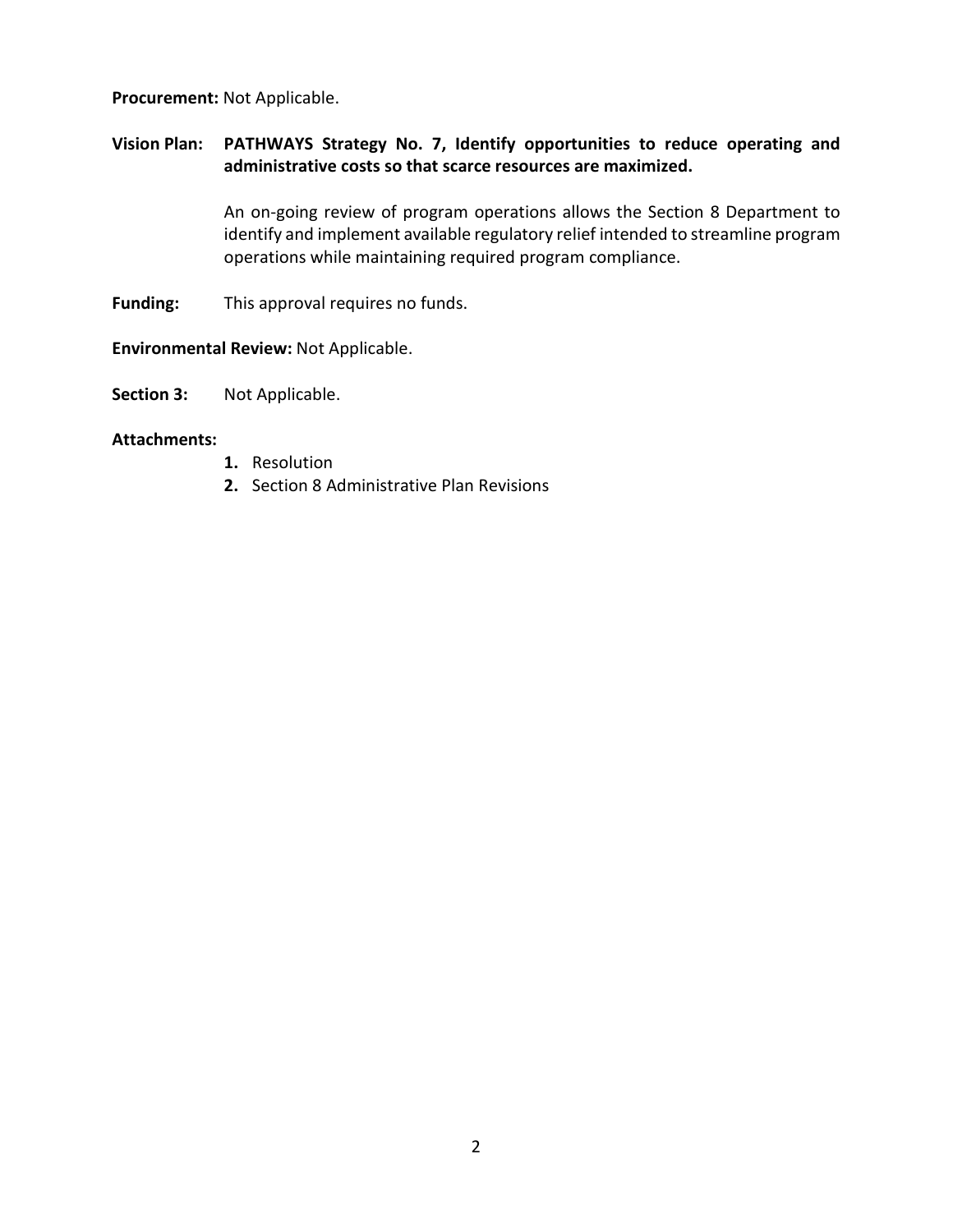# **RESOLUTION AUTHORIZING THE CHAIRPERSON AND THE PRESIDENT AND CEO TO ADOPT REVISIONS TO THE SECTION 8 ADMINISTRATIVE PLAN SECTION 6.12.1, APPROVAL OF A LIVE-IN AIDE**

**WHEREAS**, HACLA must adopt a written administrative plan that establishes local policies for administration of the program in accordance with HUD requirements, including but not limited to establishing subsidy standards to determine the number of bedrooms needed for families of different sizes and compositions;

**WHEREAS**, HACLA strives to provide equal opportunity for all individuals, (including individuals with disabilities and families that include a member with disabilities), to participate in and benefit from programs that are administered by HACLA, including the approval of a live-in aide if needed as a reasonable accommodation in accordance with 24 CFR part 8 to make the program accessible to and usable by the family member with a disability;

**WHEREAS**, a family that consists of one or more elderly, near-elderly or disabled persons may request that HACLA approve a live-in aide to reside in the unit and provide necessary supportive services for a family member with disabilities;

**WHEREAS**, the approval of a live-in aide in accordance with 24 CFR § 982.316 will result in the issuance of an additional bedroom size voucher;

**WHEREAS**, to increase equal opportunity for all individuals and as part of the reasonable accommodation interactive process, HACLA will allow an existing family member to be designated as a live-in aide, if it is determined to be essential to the care and well-being of the person with disabilities, is not obligated for the support of the person with disabilities, would not be living in the unit except to provide the necessary supportive services, and is not entitled to Section 8 assistance as the remaining member of the tenant family, as provided by 24 CFR § 5.403; and

**WHEREAS**, in response to legal action and further review of HACLA's policy, HACLA is revising Section 6.12.1 to ensure consistency with 24 CFR § 5.403 and prevent an automatic disqualification of an existing household member to serve as a live-in aide.

**NOW, THEREFORE, BE IT RESOLVED** that the Board of Commissioners approves the attached revision to Section 6.12.1 Approval of a Live-in Aide to the Section 8 Administrative Plan.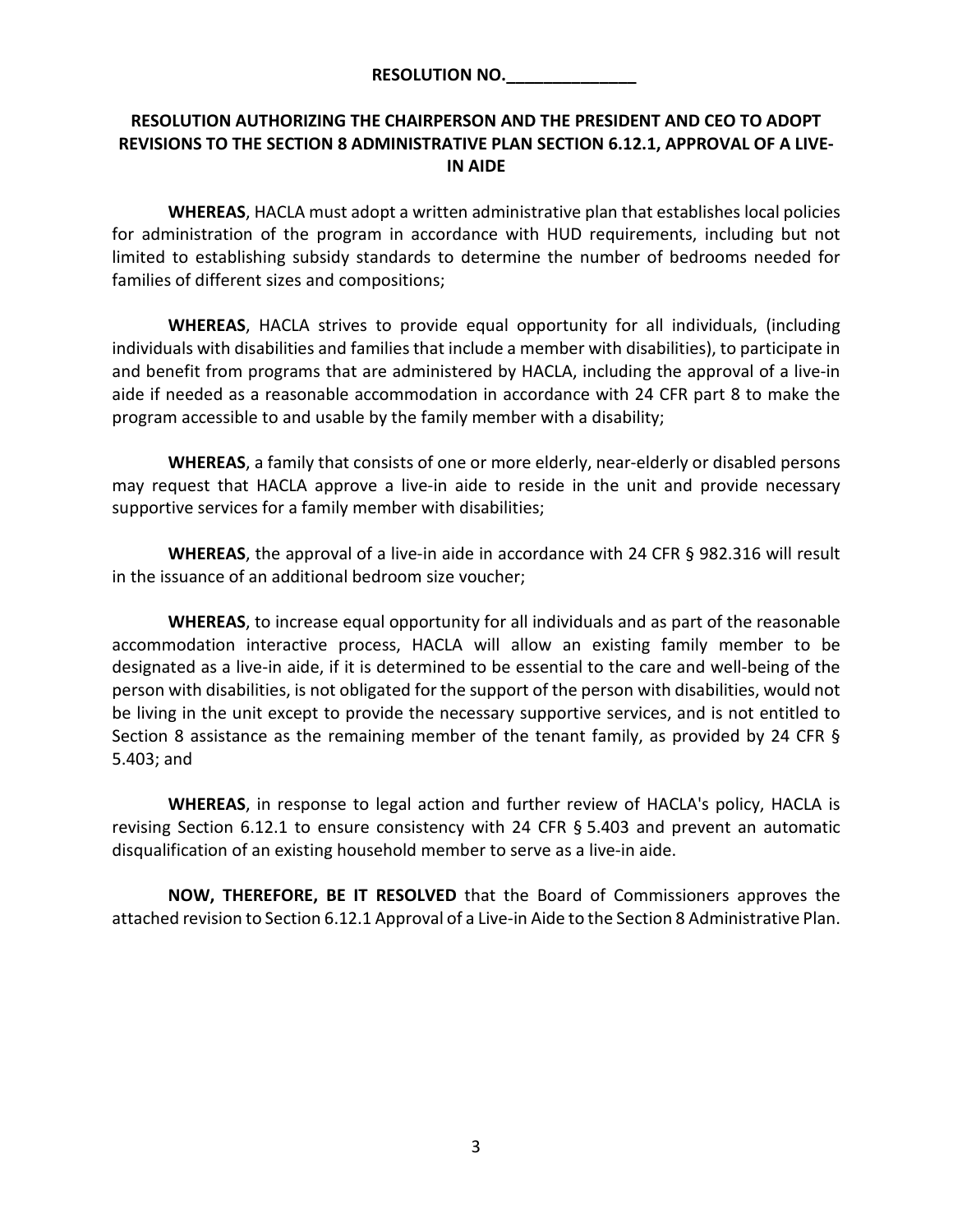**BE IT FURTHER RESOLVED** that this Resolution shall take effect immediately.

APPROVED AS TO FORM **HOUSING AUTHORITY OF THE** CITY OF LOS ANGELES

James Johnson, General Counsel Cielo Castro, Chairperson

By: \_\_\_\_\_\_\_\_\_\_\_\_\_\_\_\_\_\_\_\_\_\_\_\_\_\_ By: \_\_\_\_\_\_\_\_\_\_\_\_\_\_\_\_\_\_\_\_\_\_\_\_\_\_\_

DATE ADOPTED: \_\_\_\_\_\_\_\_\_\_\_\_\_\_\_\_\_\_\_\_\_\_